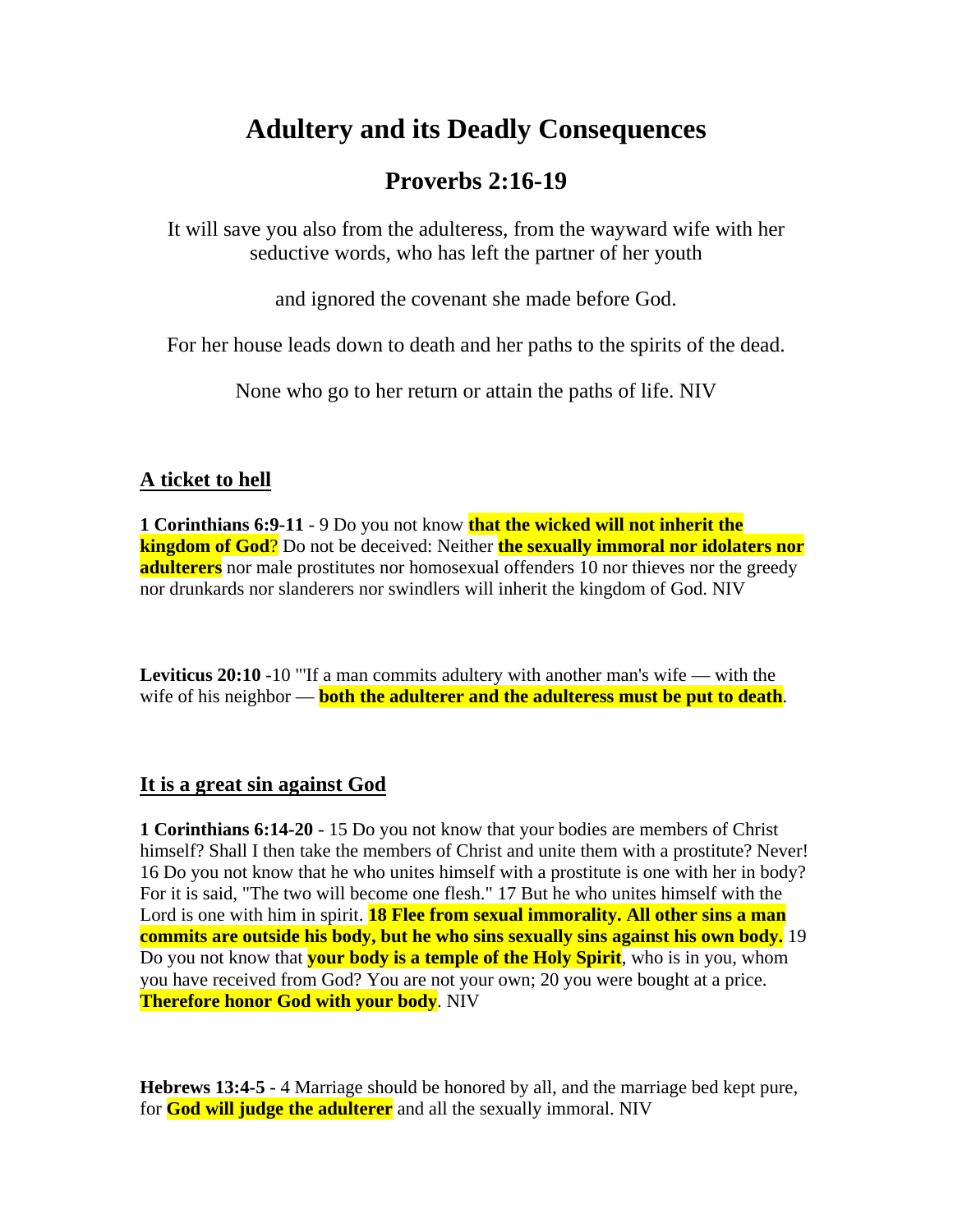#### **Exodus 20:14** - 14 "**You shall not commit adultery**. NIV

**Malachi 3:5** - 5 "So I will come near to you for judgment. I will be quick to testify against sorcerers**, adulterers** and perjurers, against those who defraud laborers of their wages, who oppress the widows and the fatherless, and deprive aliens of justice, **but do not fear me," says the LORD Almighty**. NIV

### **It is an attractive sin, she is very seductive**

**Proverbs 6:23-35** - 3 For these commands are a lamp, this teaching is a light, and the corrections of discipline are the way to life, 24 keeping you from the immoral woman, from **the smooth tongue of the wayward wife**. 25 Do not lust in your heart after her beauty or let her captivate you with her eyes, 26 for **the prostitute reduces you to a loaf of bread, and the adulteress preys upon your very life.** 27 Can a man scoop fire into his lap without his clothes being burned? 28 Can a man walk on hot coals without his feet being scorched? 29 **So is he who sleeps with another man's wife; no one who touches her will go unpunished.** 30 Men do not despise a thief if he steals to satisfy his hunger when he is starving. 31 Yet if he is caught, he must pay sevenfold, though it costs him all the wealth of his house. **32 But a man who commits adultery lacks judgment; whoever does so destroys himself.** 33 Blows and disgrace are his lot, and his shame will never be wiped away; 34 for jealousy arouses a husband's fury, and he will show no mercy when he takes revenge. 35 He will not accept any compensation; he will refuse the bribe, however great it is. NIV

#### **It has tremendous consequences**

**Proverbs 5:1-23** - My son, pay attention to my wisdom, listen well to my words of insight, 2 that you may maintain discretion and your lips may preserve knowledge. 3 For the lips of an adulteress drip honey, and her speech is smoother than oil; 4 but **in the end she is bitter as gall, sharp as a double-edged sword. 5 Her feet go down to death; her steps lead straight to the grave.** 6 She gives no thought to the way of life; her paths are crooked, but she knows it not. 7 Now then, my sons, listen to me; do not turn aside from what I say. 8 Keep to a path far from her, do not go near the door of her house, 9 lest you give your best strength to others and your years to one who is cruel, 10 lest strangers feast on your wealth and your toil enrich another man's house. 11 At the end of your life you will groan, when your flesh and body are spent. **12 You will say, "How I hated discipline! How my heart spurned correction! 13 I would not obey my teachers or listen to my instructors. 14 I have come to the brink of utter ruin in the midst of the**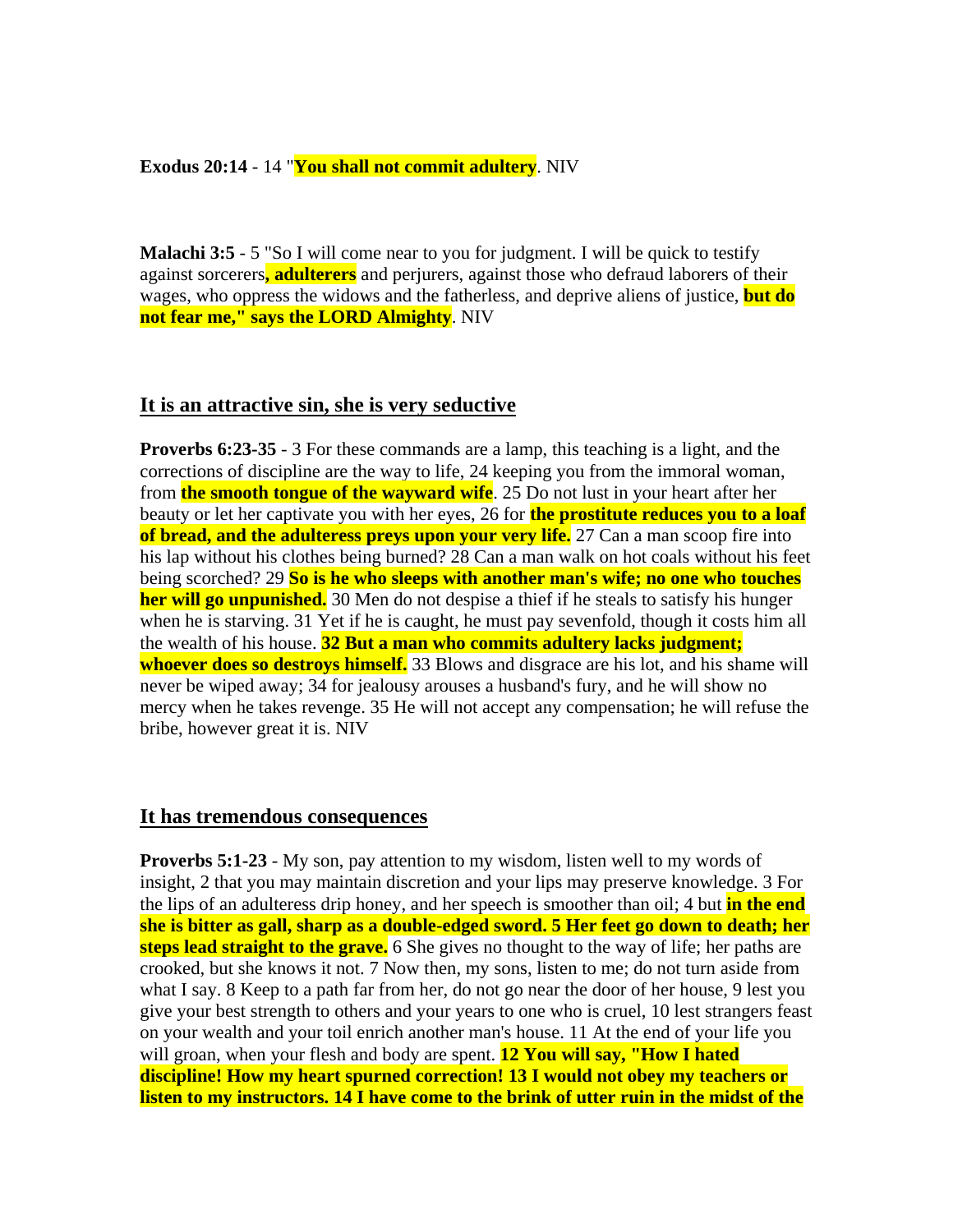**whole assembly."** 15 Drink water from your own cistern, running water from your own well. 16 Should your springs overflow in the streets, your streams of water in the public squares? 17 Let them be yours alone, never to be shared with strangers. 18 May your fountain be blessed, and may you rejoice in the wife of your youth. 19 A loving doe, a graceful deer — may her breasts satisfy you always, may you ever be captivated by her love. 20 Why be captivated, my son, by an adulteress? Why embrace the bosom of another man's wife? **21 For a man's ways are in full view of the LORD, and he examines all his paths. 22 The evil deeds of a wicked man ensnare him; the cords of his sin hold him fast. 23 He will die for lack of discipline, led astray by his own great folly**. NIV

### **Her seduction is smooth and sweet, but the end is death!**

**Proverbs 7:5-27** - 5 they will keep you from the adulteress, from the wayward wife with her seductive words. 6 At the window of my house I looked out through the lattice. 7 I saw among the simple, I noticed among the young men, **a youth who lacked judgment**. 8 He was going down the street near her corner, walking along in the direction of her house 9 at twilight, as the day was fading, as the dark of night set in. 10 Then out came a woman to meet him, dressed like a prostitute and with crafty intent. 11(She is loud and defiant, her feet never stay at home; 12 now in the street, now in the squares, at every corner she lurks.) 13 She took hold of him and kissed him and with a brazen face she said: **14 "I have fellowship offerings at home; today I fulfilled my vows. 15 So I came out to meet you; I looked for you and have found you! 16 I have covered my bed with colored linens from Egypt. 17 I have perfumed my bed with myrrh, aloes and cinnamon. 18 Come, let's drink deep of love till morning; let's enjoy ourselves with love!** 19 My husband is not at home; he has gone on a long journey. 20 He took his purse filled with money and will not be home till full moon." **21 With persuasive words she led him astray; she seduced him with her smooth talk. 22 All at once he followed her like an ox going to the slaughter, like a deer stepping into a noose 23 till an arrow pierces his liver, like a bird darting into a snare, little knowing it will cost him his life.** 24 Now then, my sons, listen to me; pay attention to what I say. 25 Do not let your heart turn to her ways or stray into her paths. **26 Many are the victims she has brought down; her slain are a mighty throng. 27 Her house is a highway to the grave, leading down to the chambers of death**. NIV

## **David's Sin and the Consequences that Followed**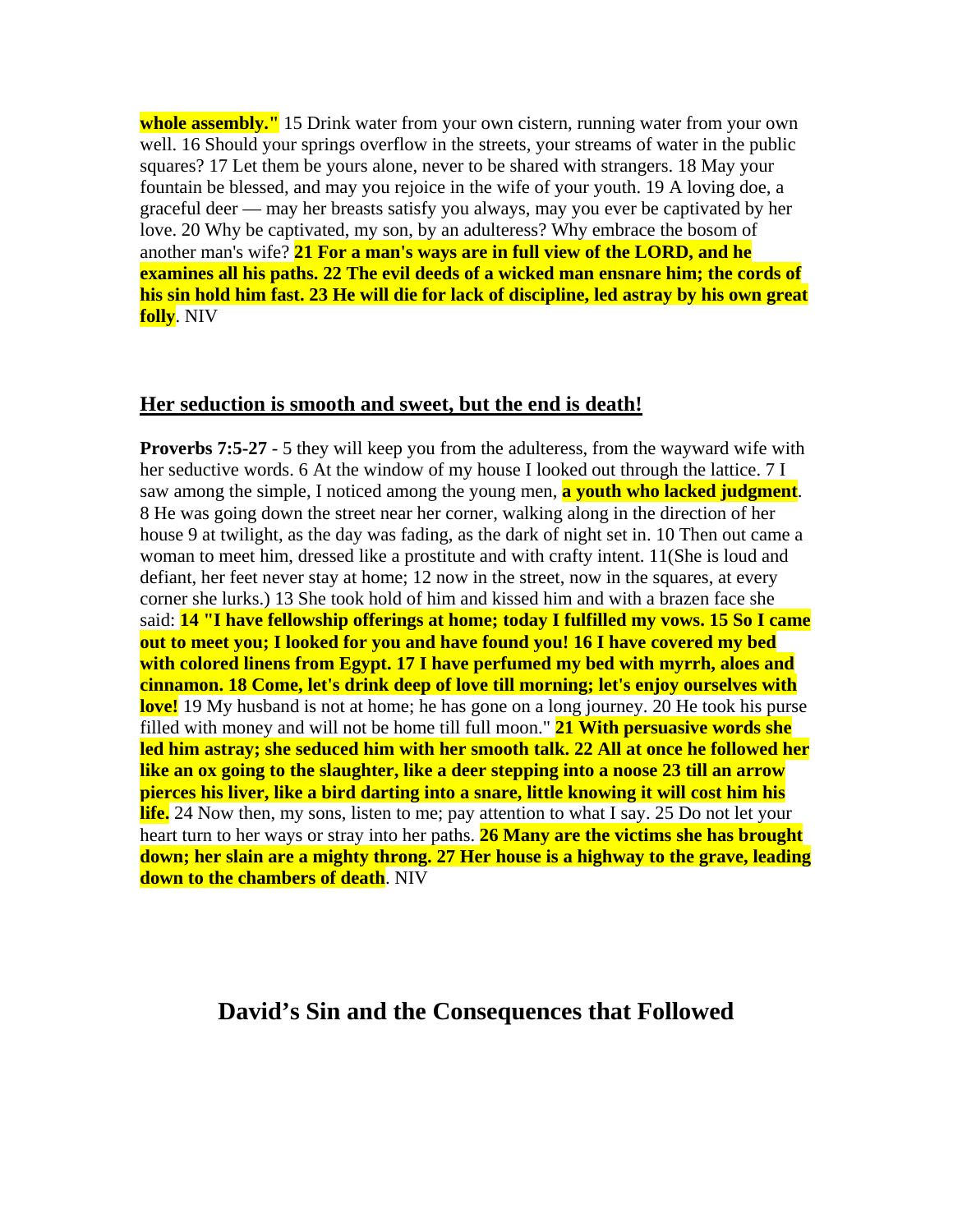**2 Sam 11:1** - 1  $\parallel$  It happened in the spring of the year, at the time when kings go out to battle, that David sent Joab and his servants with him, and all Israel; and they destroyed the people of Ammon and besieged Rabbah. But David remained at Jerusalem. (NKJV)

1. *Matthew Henry writes - 1-5 Observe the occasions of David's sin; what led to* 

*it. 1. Neglect of his business. He tarried at Jerusalem. When we are out of the way of our duty, we are in temptation. 2. Love of ease: idleness gives great advantage to the tempter. 3. A wandering eye. He had not, like Job, made a covenant with his eyes, or, at this time, he had forgotten it. And observe the steps of the sin. See how the way of sin is down-hill; when men begin to do evil, they cannot soon stop. Observe the aggravations of the sin.*

**2 Sam 11:2** - 2 Then it happened one evening that David arose from his bed and walked on the roof of the king's house. And from the roof he saw a woman bathing, and the woman was very beautiful to behold. (NKJV)

- 1. he saw David saw. The lust of the eyes swept this man's life and his family into misery for many years to come. This *one temptation*, which could have been easily overcome by the way which the Lord afforded to escape it, was the shame of the throne of Israel as well as the following:
	- 1. The offense against God and His love and anointing of David's crown
	- 2. The shame of Bathsheba
	- 3. The heartbreak and betrayal of Bathsheba at the death of Uriah
	- 4. The betrayal of one of David's "30 mighty men," and dear friend, Uriah the Hittite
	- 5. The death of Uriah the Hittite v-2:17
	- 6. The death of the men that fought at Uriah's side v-2:17
	- 7. The death of Bathsheba and David's firstborn son
	- 8. The shame of Tamar, David's daughter, at Amnon's rape
	- 9. The death of Amnon, son of David, murdered by his brother Absalom
	- 10. The shame of David's crown, when Absalom lay with David's wives
	- 11. The shame of David's deposal from the throne in Absalom's rebellion
	- 12. The death of Absalom
	- 13. No doubt countless other sins in the implementation of the above

All of these were either a direct or indirect result of David's adultery and subsequent murder of Uriah, his valiant friend. They came to pass by the hand of the Lord at the prophecy of Nathan, 2 Sam 12:10-12. These great tragedies could have been avoided by the simple putting to death of the lust of the eyes toward Bathsheba. One sin reaps a whirlwind of death and misery. The way of adulteress leads down the paths of death!

## **2 Sam 11:1-27** –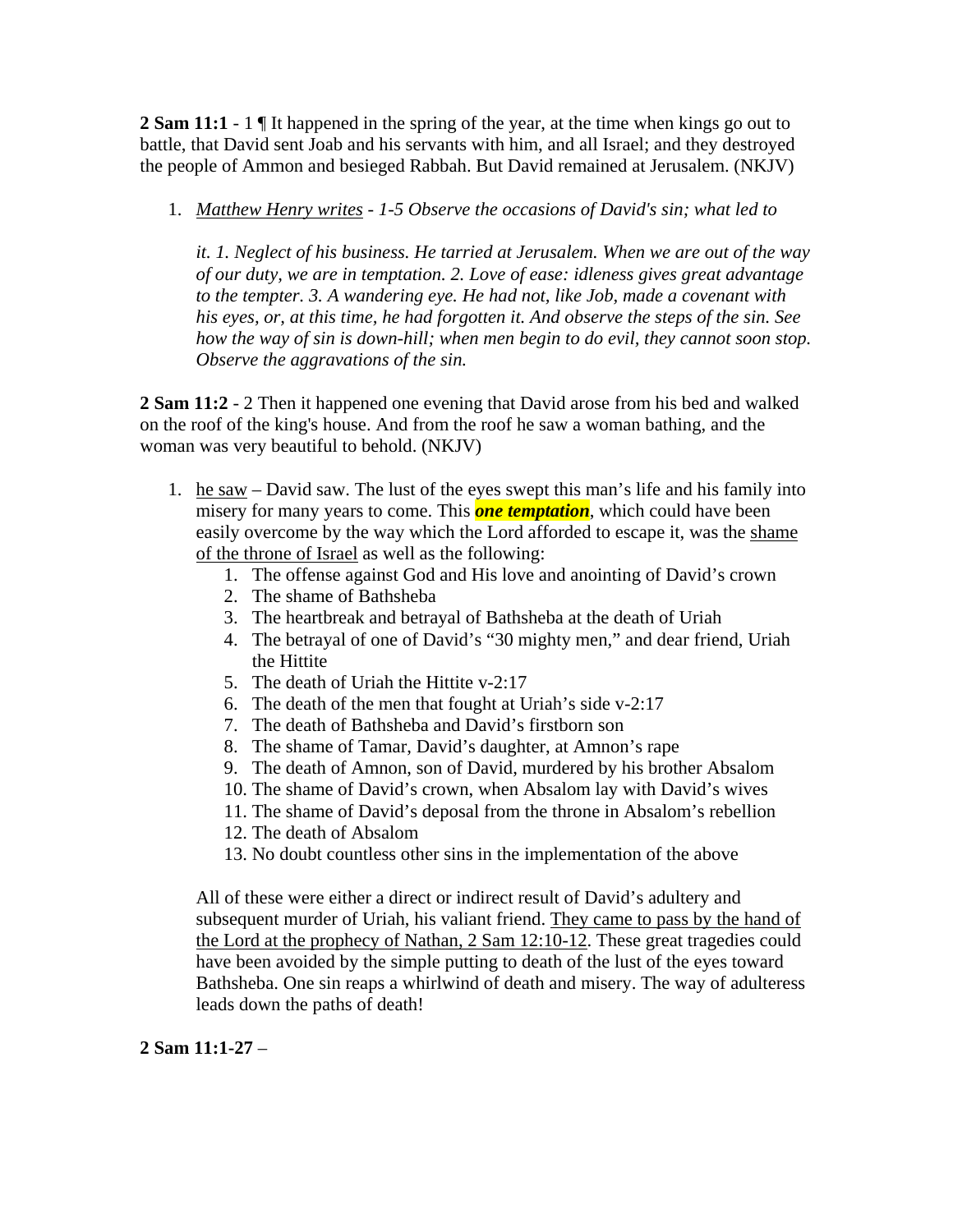- 1. The progression of sins in this section is tragic and profound. It is a lesson to us all of the tremendous danger and impact of sins. Sin reaps sour wages, every time! It promises something pleasing but steals and kills and destroys. It can lead to very great and terrible destruction if it is not stopped.
- 2. Her we see that even a great man of God can fall under the spell of sin and

temptation. Here we learn to flee from sin, as fast as we can run, and never ever afford it an opportunity in our lives. Even the strongest and most valiant men of God can be destroyed, even their families torn by savage wolves as a result. Sin has deluged the entire human race, let us now flee from it, trusting God for power, strength and a refuge!

### **2 Sam 12:1-6 –**

1. It is notable that David's anger burned against the man in the story, being

seemingly oblivious to his own sin. Oh how we are blinded by sin! We stand with planks in our eyes critically punishing those around us because of the specks in their eyes. David's anger burned, but HE WAS THE MAN! Oh God grant us humility! Let us cast off foolish judgment and render according to righteousness.

### **2 Sam 12:7-15 –**

- 1. Nathan's mouth was God's sword to cut David to bits. The woe of the prophets is a fearful dread! May we find ourselves blameless that we may escape it!
- 2. Although God did not take David's sin to his eternal account v-12:13, (because of Christ), David suffered earthly consequences which were far reaching. His sins were wretched and reprehensible. *Just how vile were they? This can be estimated in the consequences that followed***.**

### **2 Sam 12:15-23 –**

1. The second death in a long list of them, David's son.

**Prov 5:3-5** - For the lips of an adulteress drip honey, And smoother than oil is her speech; 4 But in the end she is bitter as wormwood, Sharp as a two-edged sword. 5 Her feet *go down to death, Her steps lay hold of Sheol*.